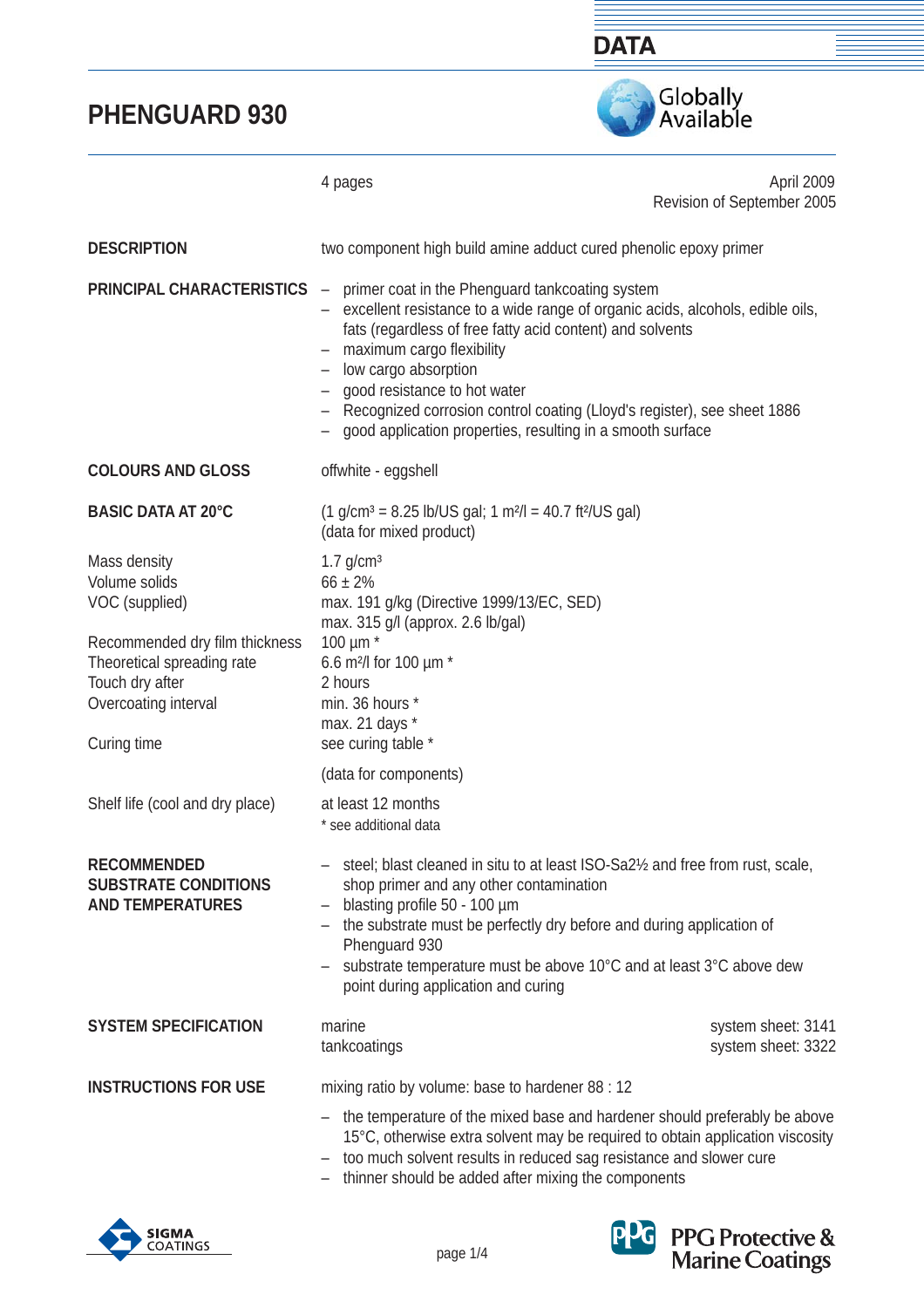April 2009

**DATA** 

| Induction time                                                                                        | allow induction time before use<br>15°C - 20 min.<br>20°C - 15 min.<br>25°C - 10 min.                                                                                          |     |     |
|-------------------------------------------------------------------------------------------------------|--------------------------------------------------------------------------------------------------------------------------------------------------------------------------------|-----|-----|
| Pot life                                                                                              | 4 hours at 20°C *<br>* see additional data                                                                                                                                     |     |     |
| <b>AIRLESS SPRAY</b><br>Recommended thinner<br>Volume of thinner<br>Nozzle orifice<br>Nozzle pressure | Thinner 91-92<br>5 - 10%, depending on required thickness and application conditions<br>approx. 0.46 - 0.53 mm (= 0.018 - 0.021 in)<br>15 MPa (= approx. 150 bar; 2130 p.s.i.) |     |     |
| <b>AIR SPRAY</b><br>Recommended thinner<br>Volume of thinner<br>Nozzle orifice<br>Nozzle pressure     | Thinner 91-92<br>5 - 10%, depending on required thickness and application conditions<br>2 mm<br>$0.3$ MPa (= approx. 3 bar; 43 p.s.i.)                                         |     |     |
| <b>BRUSH/ROLLER</b><br>Recommended thinner<br>Volume of thinner                                       | only for spot repair and stripe coating<br>Thinner 91-92<br>$0 - 5%$                                                                                                           |     |     |
| <b>CLEANING SOLVENT</b>                                                                               | Thinner 90-53                                                                                                                                                                  |     |     |
| <b>SAFETY PRECAUTIONS</b>                                                                             | for paint and recommended thinners see safety sheets 1430, 1431 and relevant<br>material safety data sheets                                                                    |     |     |
|                                                                                                       | this is a solvent borne paint and care should be taken to avoid inhalation of<br>spray mist or vapour as well as contact between the wet paint and exposed skin<br>or eyes     |     |     |
| <b>ADDITIONAL DATA</b>                                                                                | Film thickness and spreading rate                                                                                                                                              |     |     |
|                                                                                                       | theoretical spreading rate m <sup>2</sup> /l                                                                                                                                   | 6.6 | 5.3 |
|                                                                                                       | dft in um                                                                                                                                                                      | 100 | 125 |

max. dft when brushing: 60 µm





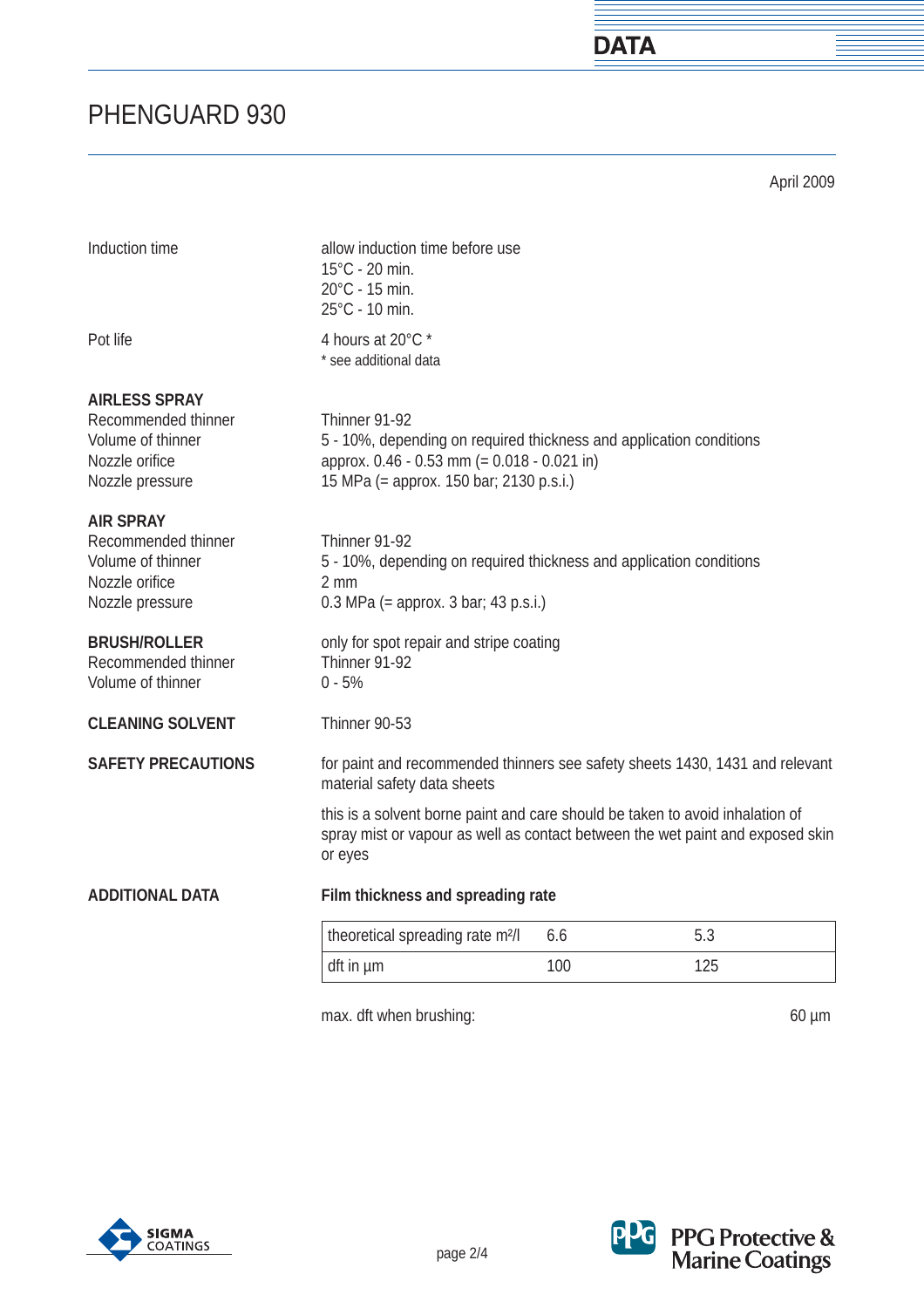### **Overcoating table for Phenguard 935 and SigmaGuard 790**

| substrate<br>temperature | $10^{\circ}$ C | $15^{\circ}$ C | $20^{\circ}$ C | $30^{\circ}$ C | $40^{\circ}$ C |
|--------------------------|----------------|----------------|----------------|----------------|----------------|
| minimum<br>interval      | 60 hours       | 48 hours       | 36 hours       | 24 hours       | 16 hours       |
| maximum<br>interval      | 28 days        | 25 days        | 21 days        | 14 days        | 7 days         |

– surface should be dry and free from any contamination

#### **Curing table**

| substrate<br>temperature | min. curing time of Phenguard tankcoating system before<br>transport of cargoes without note 4, 7, 8 or 11 and ballast<br>water and tanktest with sea water |
|--------------------------|-------------------------------------------------------------------------------------------------------------------------------------------------------------|
| $10^{\circ}$ C           | 14 days                                                                                                                                                     |
| $15^{\circ}$ C           | 14 days                                                                                                                                                     |
| $20^{\circ}$ C           | 10 days                                                                                                                                                     |
| $30^{\circ}$ C           | 7 days                                                                                                                                                      |
| 40°C                     | 5 days                                                                                                                                                      |

- minimum curing time of Phenguard tankcoating system before transport of cargoes with note 4, 7, 8 or 11: 3 months
- for detailed information on resistance and resistance notes, please refer to the latest issue of the Cargo Resistance List
- for transport of methanol and vinyl acetate monomer, a hot cargo cure is required which cannot be substituted by a service period of 3 months with non-aggressive cargoes
- adequate ventilation must be maintained during application and curing (please refer to sheets 1433 and 1434)
- the performance of the applied system strongly depends on the curing degree of the first coat at time of recoating. Therefore overcoating time between 1st and 2nd coat is extended in comparison between 2nd and 3rd coat (see overcoating details)
- when used as a primer under solvent free tank-linings the dft must be limited to a maximum of 100 µm

#### **Pot life (at application viscosity)**

| $10^{\circ}$ C | 6 hours  |  |
|----------------|----------|--|
| $20^{\circ}$ C | 4 hours  |  |
| $30^{\circ}$ C | 1.5 hour |  |